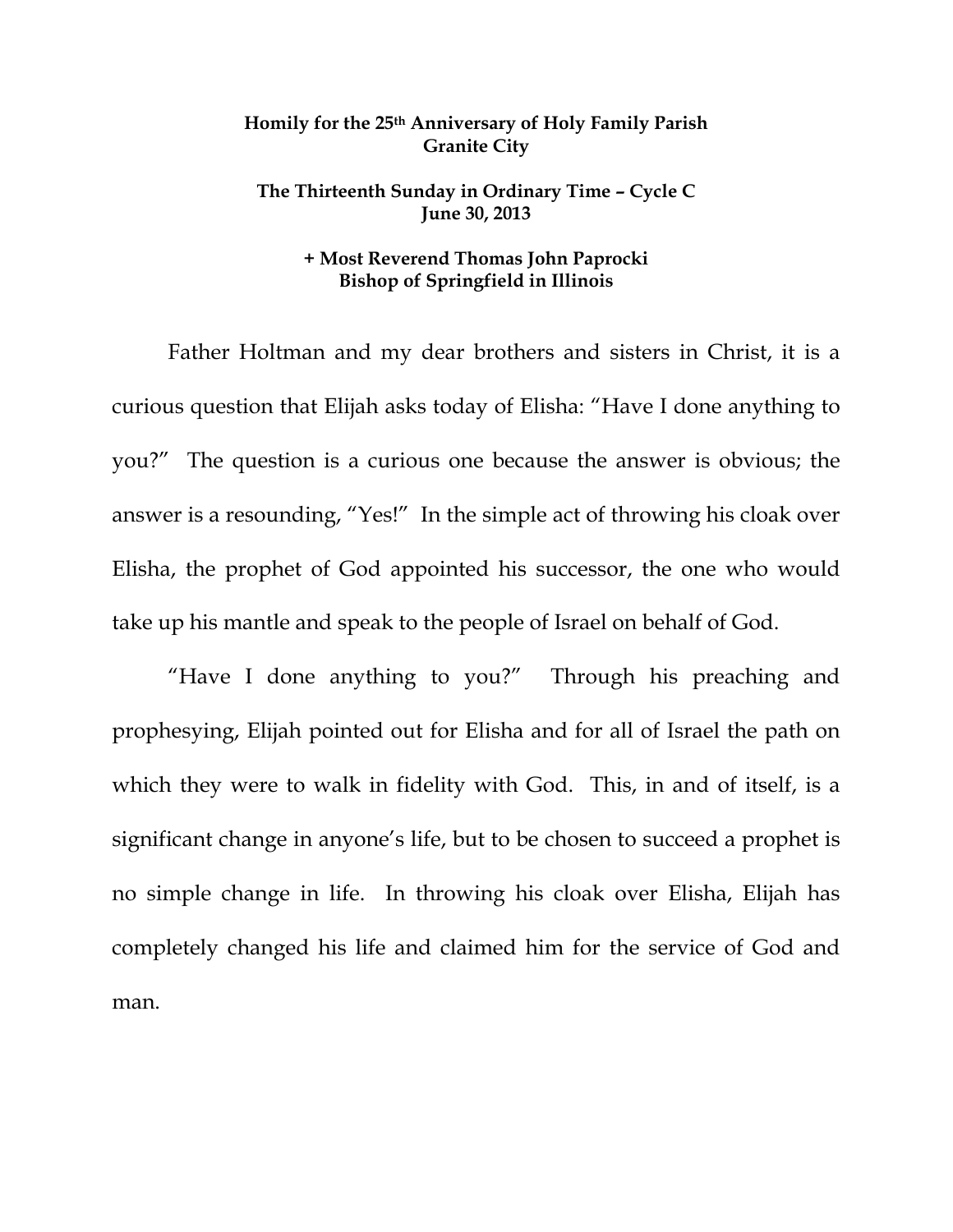From that moment forward, the task of Elijah fell to Elisha. He, too, would proclaim the words found in today's Psalm: "I set the LORD ever before me; with him at my right hand I shall not be disturbed" (Psalm 16:8). Even as Elisha now set the Lord ever before him, he would have to show the people how to do the same.

 Elijah rebuked Elisha and said to him, "Go back!" precisely because his chosen successor had not yet taken these words to heart (I Kings 19:20). Before taking up the prophet's mantle, he said to Elijah, "Let me kiss my father and mother goodbye and I will follow you" (I Kings 19:20). He was willing to follow the man of God, but he was not at that moment willing to set the Lord before everything else. Don't we often say something similar?

 We see this encounter between Elijah and Elisha reflected in Jesus' encounter with the two disciples who were willing to follow Christ, but not before everything else. They, too, had not yet taken the words of the Psalm to heart: "I have set the LORD ever before me."

As we celebrate today the 25<sup>th</sup> anniversary of Holy Family Parish, we do well to pause for a moment to consider the purpose, the function, the mission, of a parish. To do so, it is good to recall what the word "parish" means. It comes from the Greek word *paroikos*, meaning "sojourner" or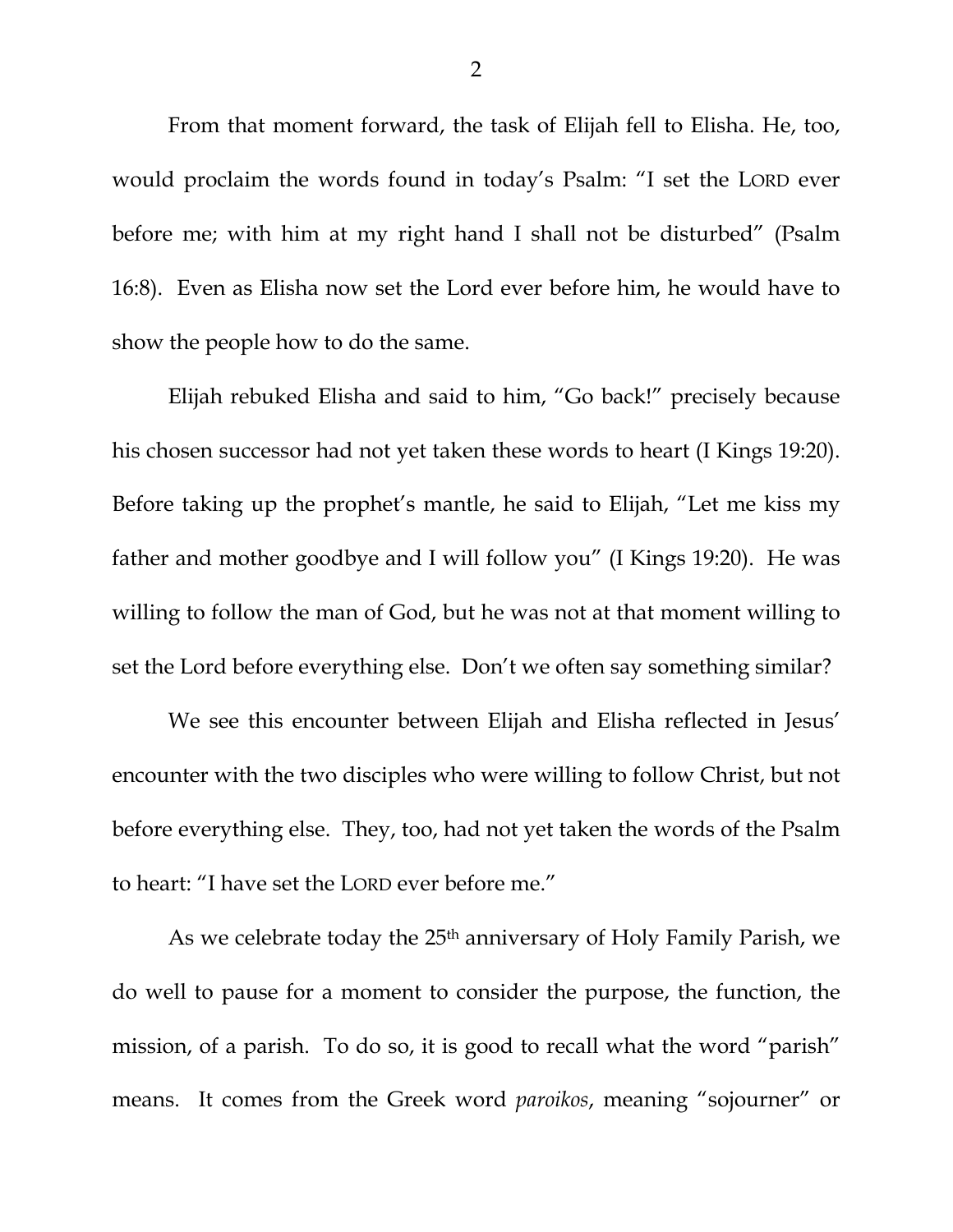"foreigner." To further illustrate what this means, let me quote from the ancient second century *Letter to Diognetus*:

*C*hristians are indistinguishable from other men either by nationality, language or customs. They do not inhabit separate cities of their own, or speak a strange dialect, or follow some outlandish way of life. Their teaching is not based upon reveries inspired by the curiosity of men. Unlike some other people, they champion no purely human doctrine. With regard to dress, food and manner of life in general, they follow the customs of whatever city they happen to be living in, whether it is Greek or foreign.

And yet there is something extraordinary about their lives. They live in their own countries as though they were only passing through. They play their full role as citizens, but labor under all the disabilities of aliens. Any country can be their homeland, but for them their homeland, wherever it may be, is a foreign country. Like others, they marry and have children, but they do not expose them. They share their meals, but not their wives.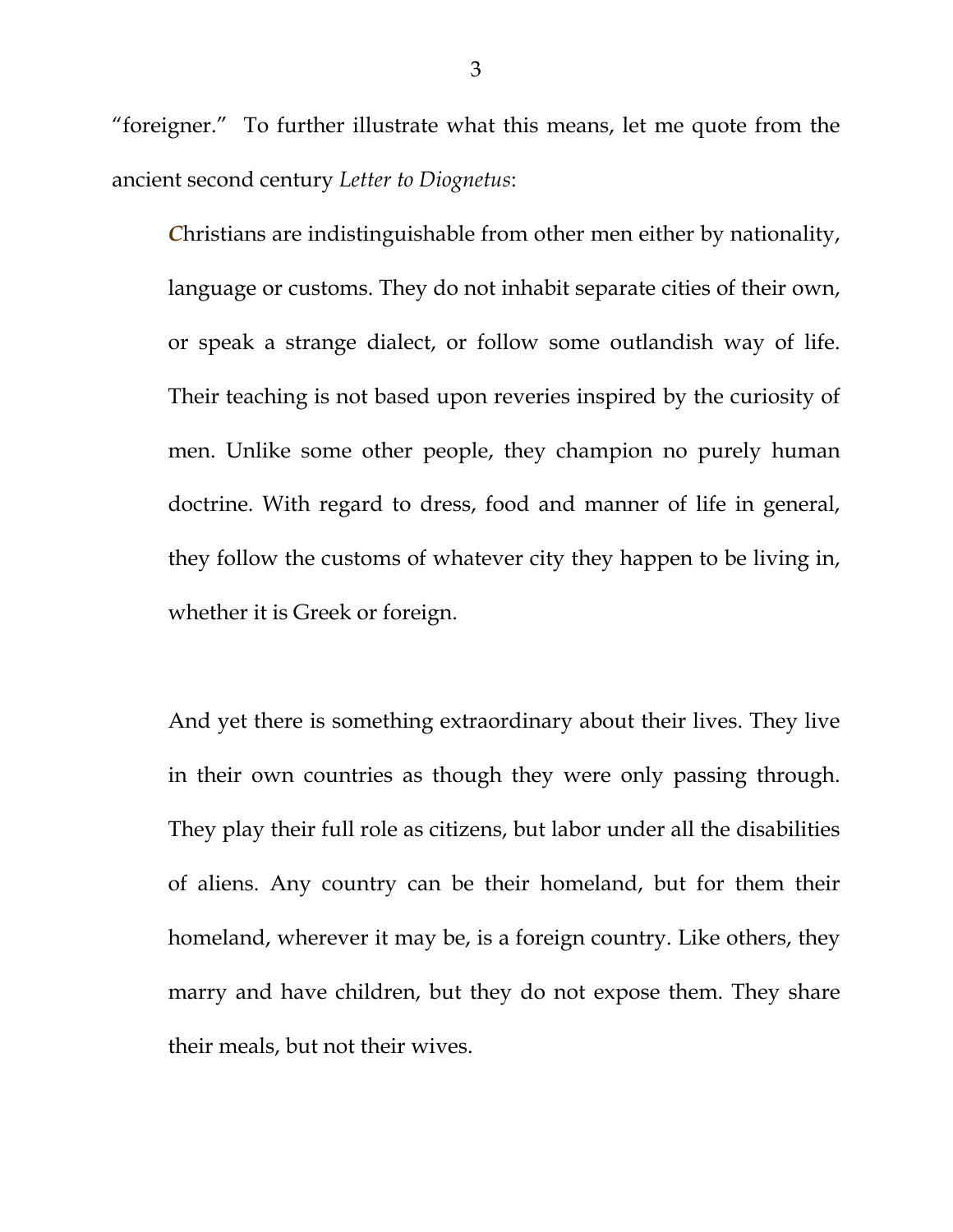They live in the flesh, but they are not governed by the desires of the flesh. They pass their days upon earth, but they are citizens of heaven.

Though written some eighteen hundred years ago, these words have lost none of their meaning and are worthy of being rediscovered in our own day. Too many of us who bear the name of Christ have forgotten that this world is not our home; too many have forgotten that we are making our pilgrim way to heaven, our true home. It is for this reason that we must daily seek to set the Lord ever before us, ever before everything else because, as the Lord says, "No one who sets a hand to the plow and looks to what was left behind is fit for the Kingdom of God" (Luke 9:62).

 In the waters of Baptism, the Lord has thrown his cloak of the Holy Spirit upon us and as he sent messengers ahead of him so he sends each of us "to prepare for his reception" (Luke 9:52). When the Lord desires to send us out, what is our response? Are we quick to suggest something more pressing, something more urgent that needs immediate attention, or are we willing to simply put our hand to the plow and labor in the Lord's fields? This sort of discipleship is certainly not easy, but it is to this manner of life that we have been called and it is this way of life – the life of faithful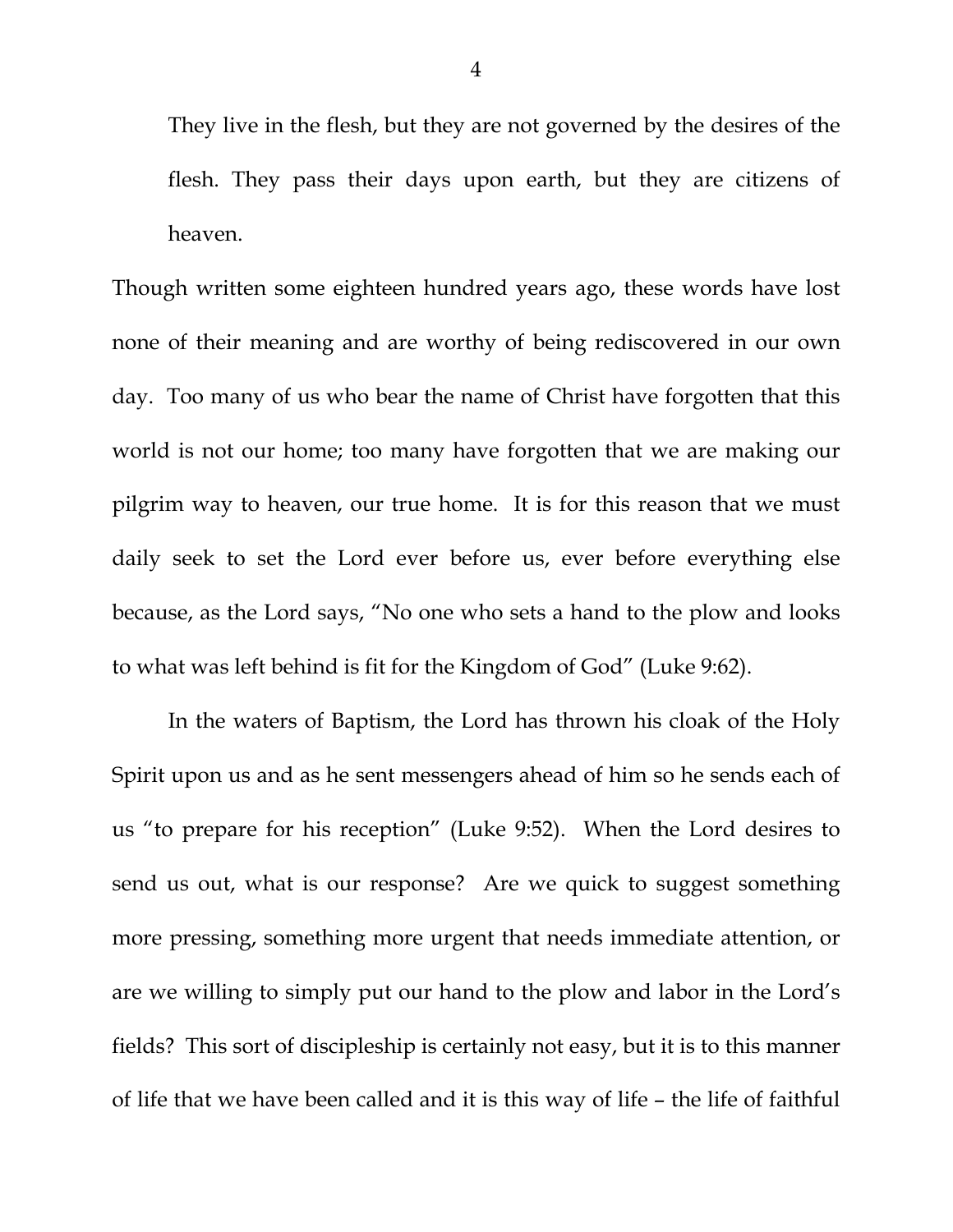discipleship – that every parish is to foster, nourish, and sustain within the local communion of faith.

 United in Christ and guided by the Holy Spirit, every parish truly becomes not the family left at home but the family of God called to "serve one another through love" and in so doing to arrive at the "fullness of joys in [God's] presence, the delights at [his] right hand forever" (Galatians 5:13; Psalm 16:11).

 The difficulty of the Christian life by which we unite ourselves to the Lord's Cross have found expression here in Granite City in the various splitting and merging of parishes. First when a second parish of the Sacred Heart was formed from a portion of St. Joseph parish, and second when St. Margaret Mary Alacoque parish was formed from a portion of Sacred Heart parish. The blessings of growth always bring with the pains of separation and change by which we are reminded of our need to be attached always to the Lord.

 When these expansions were consolidated together into the present Holy Family Parish it was, I am sure, no easy task, yet you have weathered this storm and have helped each other to keep the Lord ever before you. For this, I express my deep appreciation and extend my heartfelt